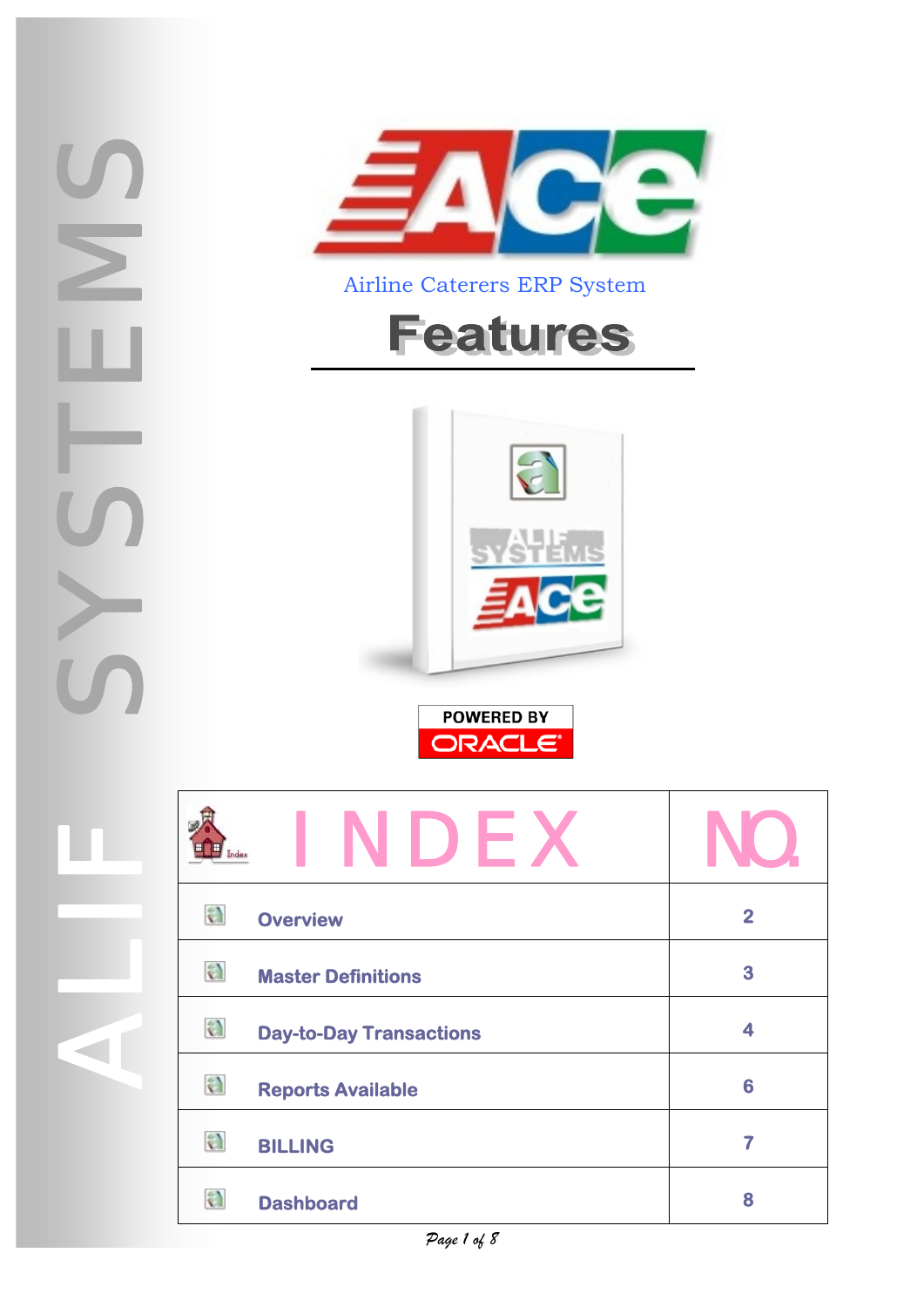

### <span id="page-1-0"></span>**Overview**



atering system is a specialized system designed for Flight Kitchens. It enables the Flight Kitchens to seamlessly integrate their processes amongst the various departments. enables the Flight Kitchens to seamlessly integrate their processes amongst the various departments.

The Operations Department, when it receives the Load Sheet from the airlines, would be able to feed in all the loads at one go. Based on pre-fed information, the system would intelligently find out the rotation to be served on each flight. It would also work out the no. of meals to be served. All this would happen for the various Flight classes.

The Kitchen can then get a copy of the KOT from the system. The KOTs can also be configured as per the various sections of the Kitchen.

The F&B section also has a role to play in deciding the menus and the items to be uploaded on the flights. They can also enter the prices of the various menus / items and the taxes applicable. Taxes can be included in the final price or may be extra.

The Catering System has also got an associated Billing system, which enables the invoices to be prepared based on the airline requirements. The Billing system shares common tables in the database, so that duplication and mistakes are avoided.

The Accounts Department can then raise the invoices on the airlines. The Billing system has provisions to generate invoices based on various parameters. It can also work out the amount of taxes collected and to be paid to the various authorities.

The Billing System in turn is interfaced with the BOSS system (the accounting system). Revenue JVs can be generated in BOSS through the interface, so that time and efforts are reduced and at the same time, accuracy is maintained.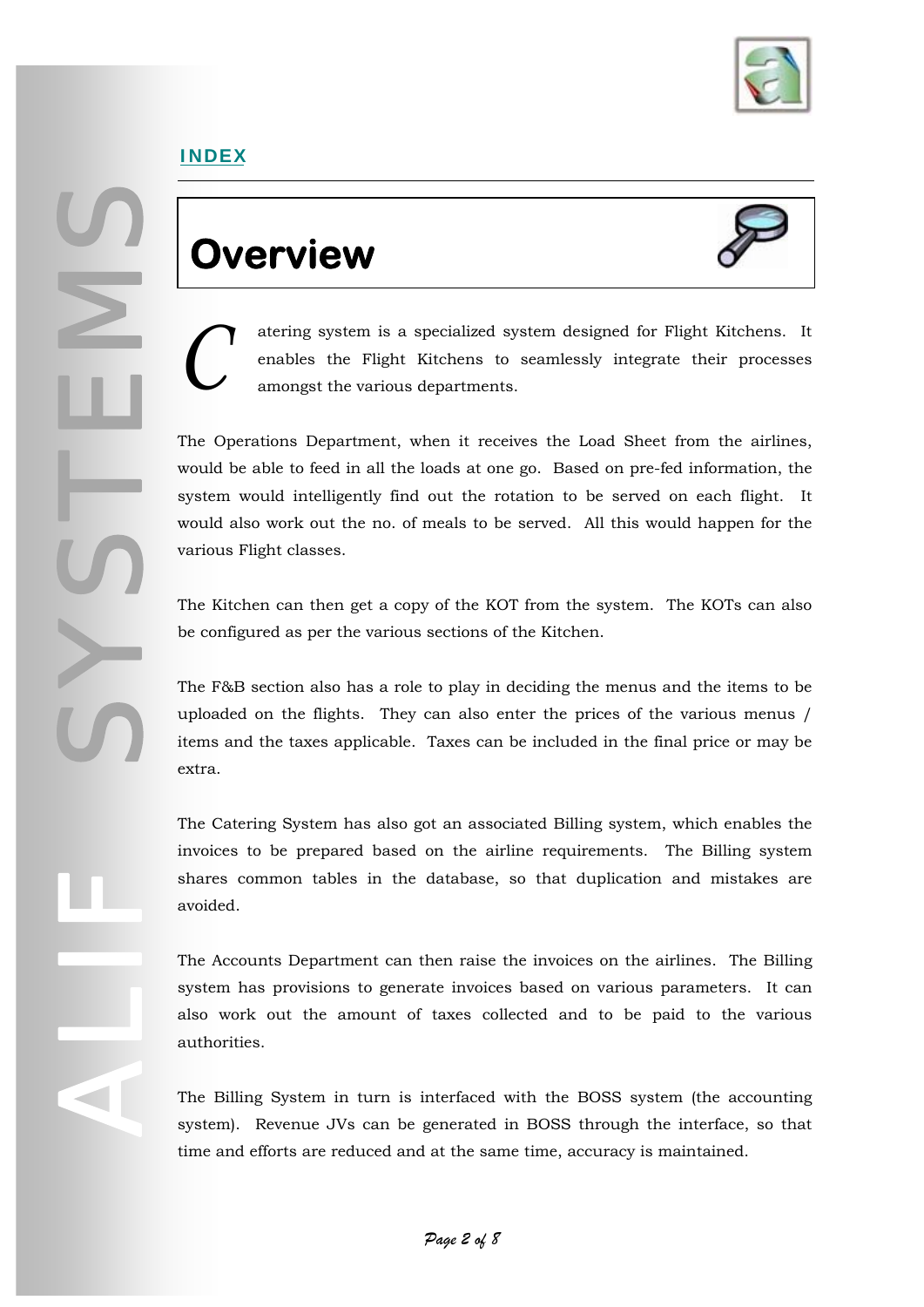

SYSTEMS

ALIF

### **Master Definitions**



**Airline Master:** Here the various airlines have to be defined along with the various classes that the airline operates (like First Class, Business Class, Economy, etc.). Other details regarding the airlines like the Contact Persons, Address, etc. can also be fed in.

**Aircraft Type Master:** Here the various aircraft operated by the airlines have to be defined. Their registration nos., and the Standard Configuration can also be fed in. The current configuration can also be fed in, which would be validated at the time of input of loads for the day.

**Flight Master:** The various Flights (IC-101) and their details have to be keyed in. The Sector which the flight operates, the days on which it operates and the STA / STD timings can be defined. There is also a facility of Formula definition for the breakup of Loads into Veg / Non-Veg based on the total load factor.

**Uplift Master:** This helps in analysis of the no. of meals supplied Upliftwise.

**Item Master:** Each individual item which is to be supplied to the airline can be defined here. Other information to be fed in are the details on the Item Type, Category, Kitchen Section in which it is prepared, weight of the item etc. There are also indicators whether the item is to be included for billing or is it supplied by the Airline only. Also options on whether the same is to be printed on the challan / KOT or not.

**Menu Master:** The set of items comprising of a menu can be defined here. The menu can also be defined for a date range. The system also facilitates defining a menu in advance too. Choice options can also be set, for the printing order in the Delivery Challan.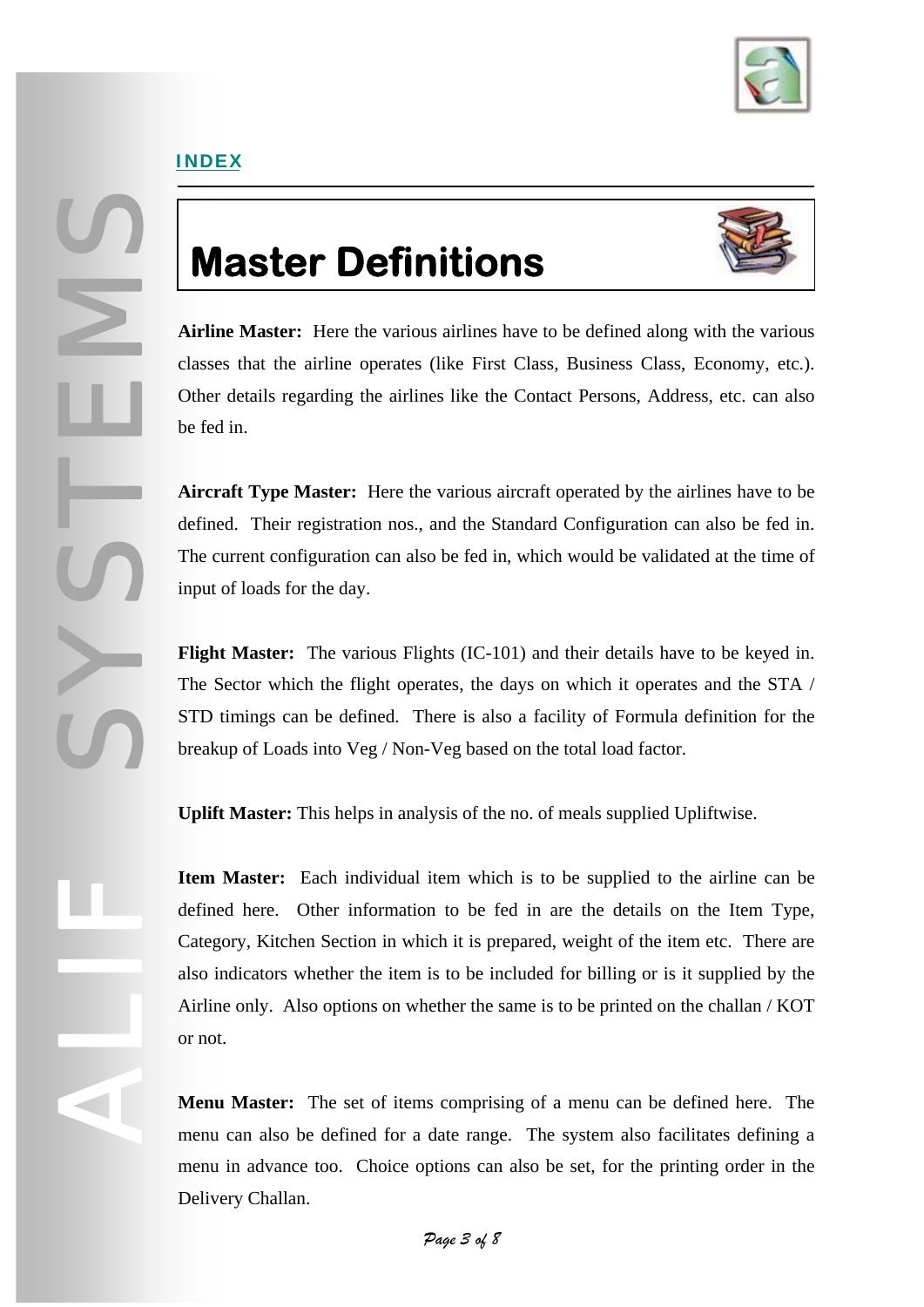

SYSTEMS

ALIF

### **Day-to-Day Activities**



**Initial Loads :** The system can filter out all flights which are due for the day (or within specific timings) to get the initial loads. The users can thereafter enter either the Total Loads for each class / breakup between Veg/ Non-Veg etc. The System will then automatically generate the challans based on those loads. This process enables one to enter all the challans in a very fast and effective manner compared to the present time consuming process of entering challans one-by-one.

**Entering of Specific Items :** Once the challans are generated as above, the user can open up the challan for entering specific / additional items like special meals etc. Here again the process is very simple, the user can select the appropriate item from the menu and change its quantity.

**Revision of Loads :** The system will track all load revisions along with the time of revision. This assumes importance if there are clauses for higher rates for Last Minute Increases etc.

**Schedule Generations :** There is a facility to define how the menu patterns should be uplifted. There can be Daily Patterns, Weekly Patterns or Daywise Patterns. Based on these schedules, the menus and the item rotations can be automatically picked up for the challan generation.

The Daily Pattern would allow you to define the menus rotations – If there are 4 menu rotations and the flight is operated daily, then the rotations would start from the first day of the cycle and rotate accordingly.

The Weekly Pattern would allow the menus to be set for each day of the week viz. Sunday, Monday etc.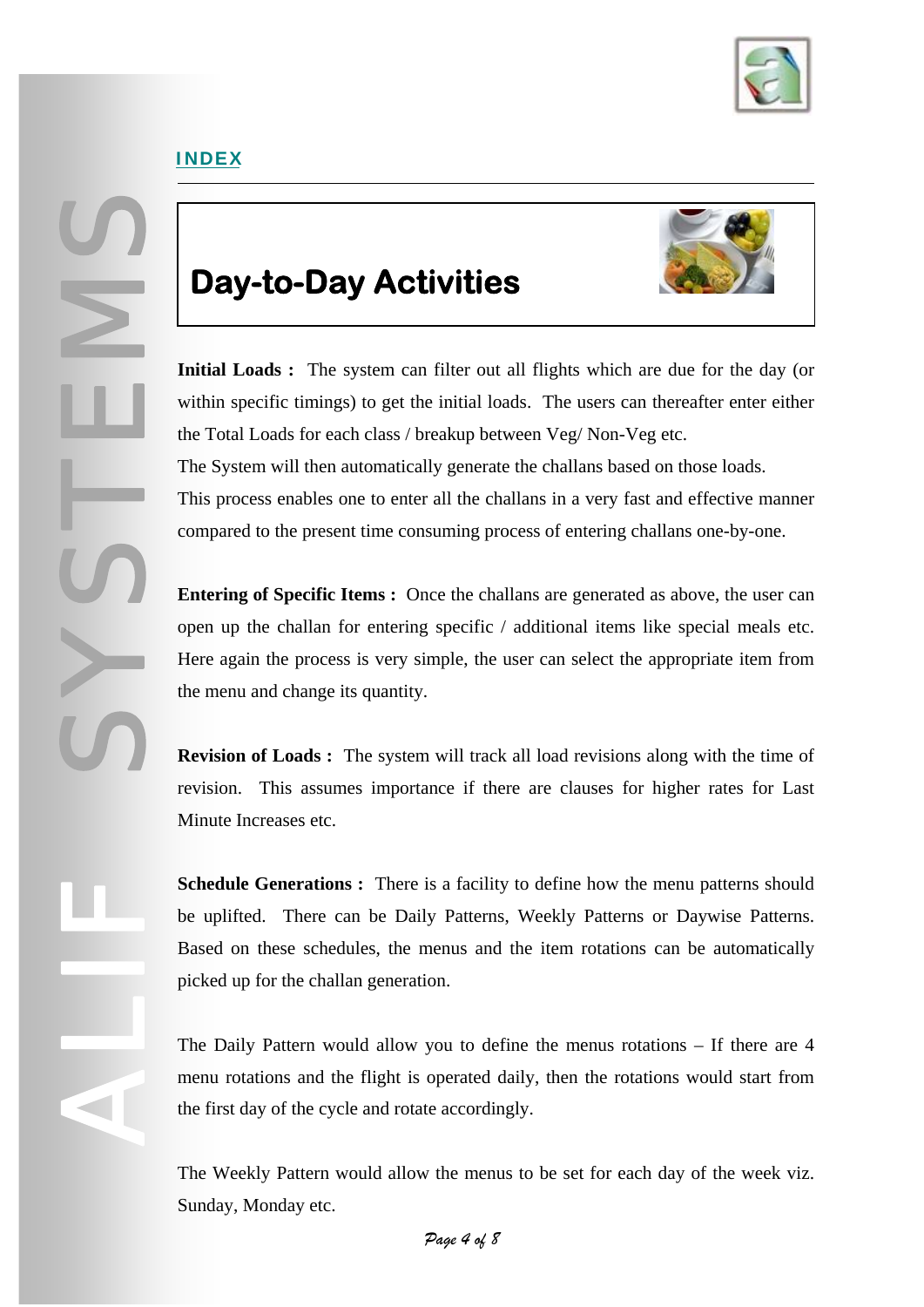

SYSTEMS

ALIF

The Daywise Pattern can be a combination of days and / or months. Thus if there is a flight which will carry a particular rotation from the 1st to the 10th of the month and another rotation from 11th to 20th, the same can be defined here. Alternatively, if for one month, there is one menu and the second month another menu – that too can be set here.

These schedule generations now also have a facility whereby one can define such patterns in advance too.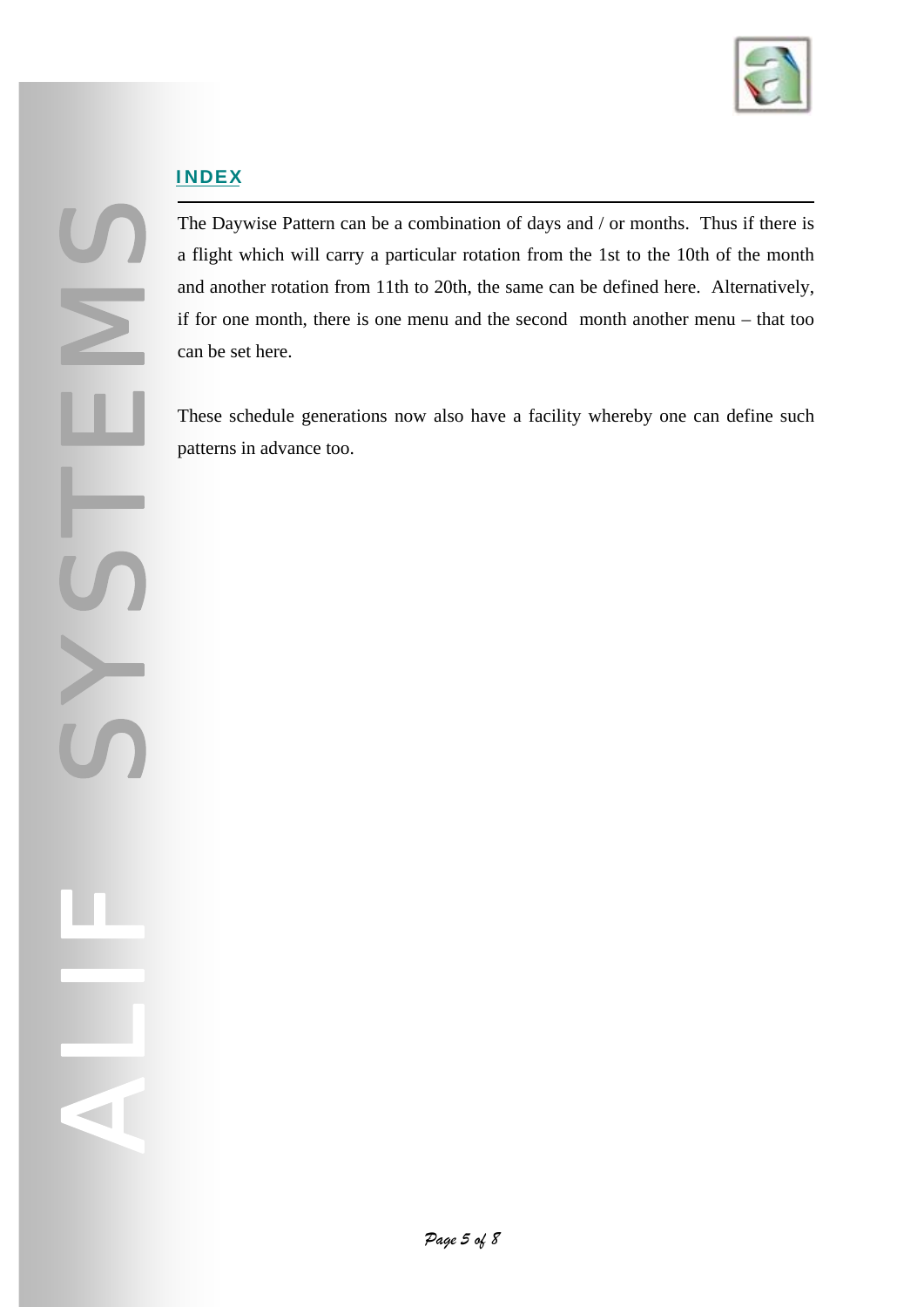

## **Reports Available**



There are a lot of reports available in the system. Delivery Challans standard format is available. The same can also be customized as per the Airlines specific requirements.

For the Kitchen, KOTs can be printed and the same can also be printed sectionwise.

Analytical Reports like Load Factors and Load Statements can be printed out too.

#### **Other Options :**

SYSTEMS

ALIF

There are options to Copy Menus (from one flight to another) Copy Items Copy Schedules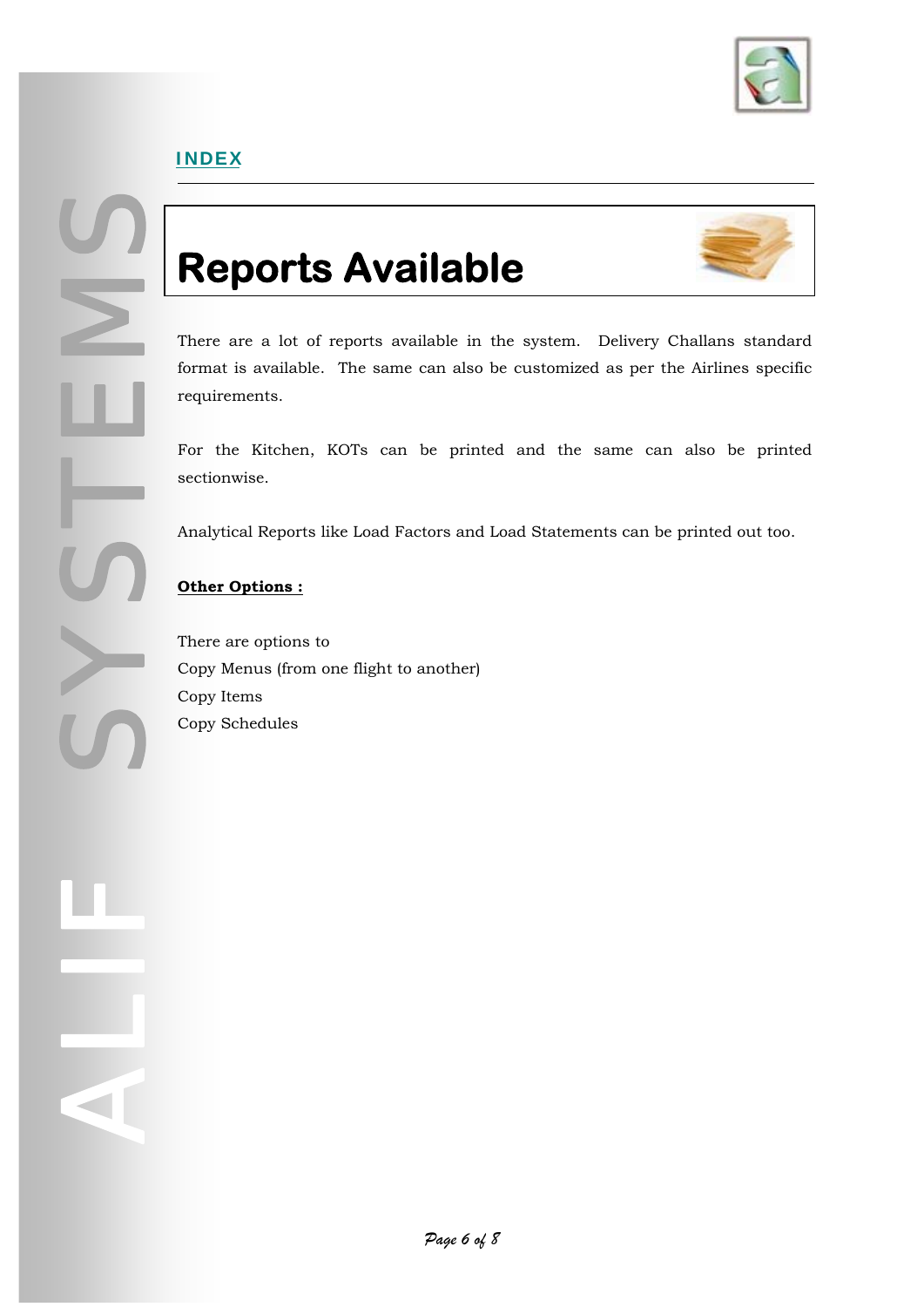

SYSSEEMS OF

ALIF

# **BILLING**



The Billing System enables the Flight Kitchens to raise their invoices on the various Airlines in the manner required.

Every Airline has its own requirements on how the invoices should be generated for them. Some may want it Sectorwise. Within Sectors they may want 2 invoices – one for the Food supplies and another for the Services rendered.

Another airline may want Flightwise but all items merged.

Yet another airline may want the Invoices segregated on the basis of Inbound Flights and Outbound Flights.

To achieve all this, item rates have to be defined for all the items supplied to the airlines.

Item rates can be inclusive or exclusive of taxes. Multiple Taxes can be applicable for an Item. Rates and / or Taxes may also change from time to time. The system can support all this.

The Billing System in turn is interfaced with the BOSS system (the accounting system). Revenue JVs can be generated in BOSS through the interface, so that time and efforts are reduced and at the same time, accuracy is maintained.